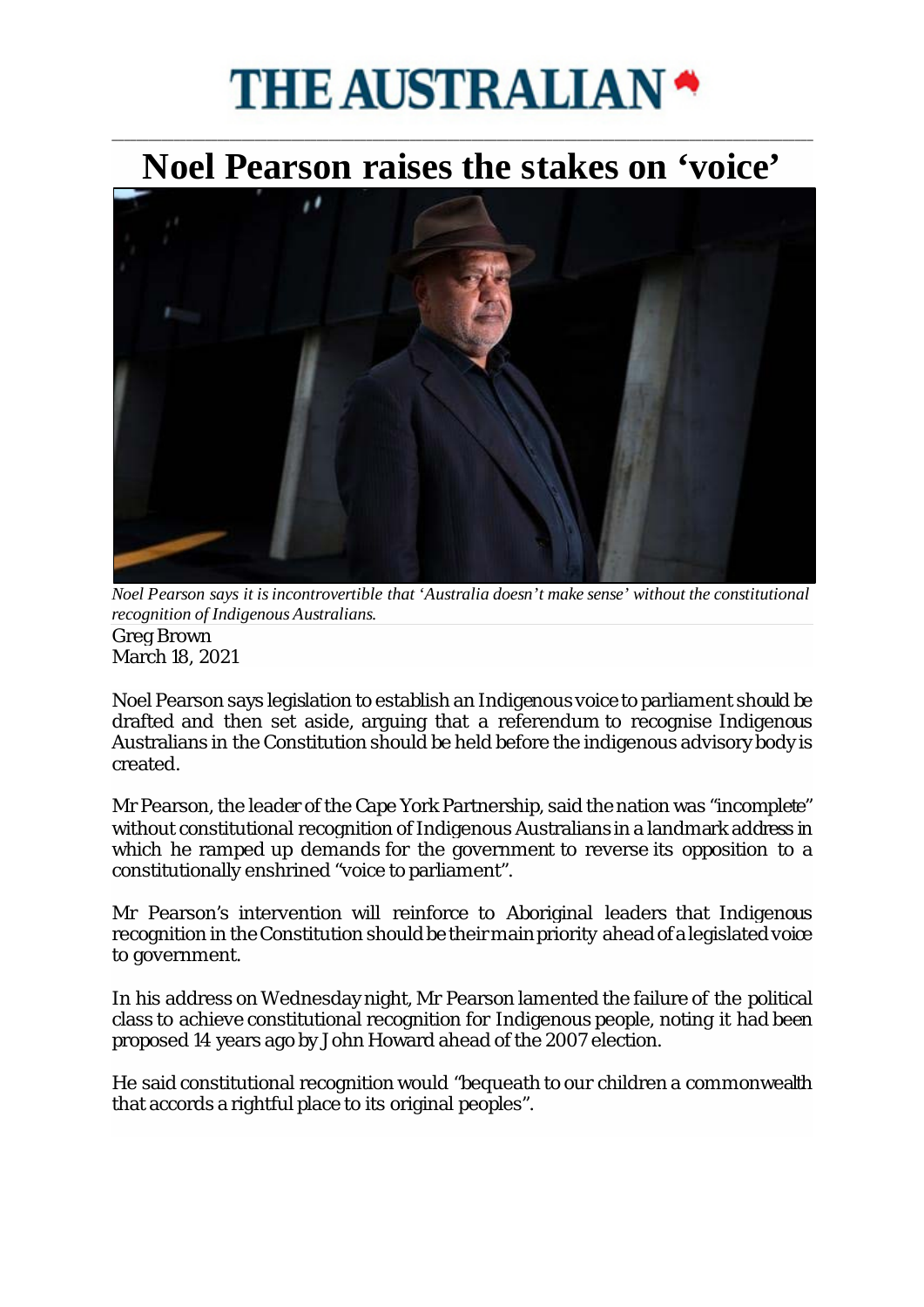The proposal for a constitutionally enshrined voice was formed by Indigenous leaders in the Uluru Statement from the Heart in 2017 but rejected by then prime minister Malcolm Turnbull as a "third chamber to parliament".

The Morrison government is pursuing a compromise version of the Uluru statement's proposal in the form of a "voice to government" that would be legislated but not protected in the Constitution.

A panel of prominent Aboriginal Australians, overseen by Marcia Langton and Tom Calma, is leading the design process and public submissions are being received for the "voice to government" that Scott Morrison hopes to legislate.

Mr Pearson is also a member of the design panel, which is divided over the government's ambition to legislate the voice before considering constitutional recognition, with some members concerned such an approach risks killing off the prospect of more significant reform.

Speaking at the National Museum of Australia in Canberra, Mr Pearson proposed the panel complete its design work but urged the government not to legislate and instead shift its attention to recognition in the nation's founding document.

"Let us complete the legislative design of the voice, and produce an exposure draft of the bill so that all parliamentarians and the members of the Australian public can see exactly what the voice entails," he said. "Let us set the bill aside and settle on the words of constitutional amendment that recognises Indigenous Australians and upholds the Constitution, and put the amendment to a referendum of the people at the next best opportunity.

"Up until now, non-Indigenous Australians have told themselves that these 250 years of European history is the only thing that matters to Australia.

"This is but the blink of an eye of Australia's story and recognition will bridge 65,000 years of precolonial history, cultures and languages with these 250 years."

Mr Pearson said it was incontrovertible that "Australia doesn't make sense" without the constitutional recognition of Indigenous Australians.

"Australia is incomplete without recognition," Mr Pearson said.

"How could there be an Australia without its Aboriginal and Torres Strait Island Indigenous peoples? As long as its Indigenous peoples remain unrecognised Australia is an absurdity — a nation missing its most vital heart."

From the Heart director Dean Parkin, who is working with Mr Pearson to promote the ideals in the Uluru statement, rejected the "gradualism" of a legislated voice.

"We are told we must try a legislated voice before we earn enough credit to buy it at a referendum at some vague point in the future," he said.